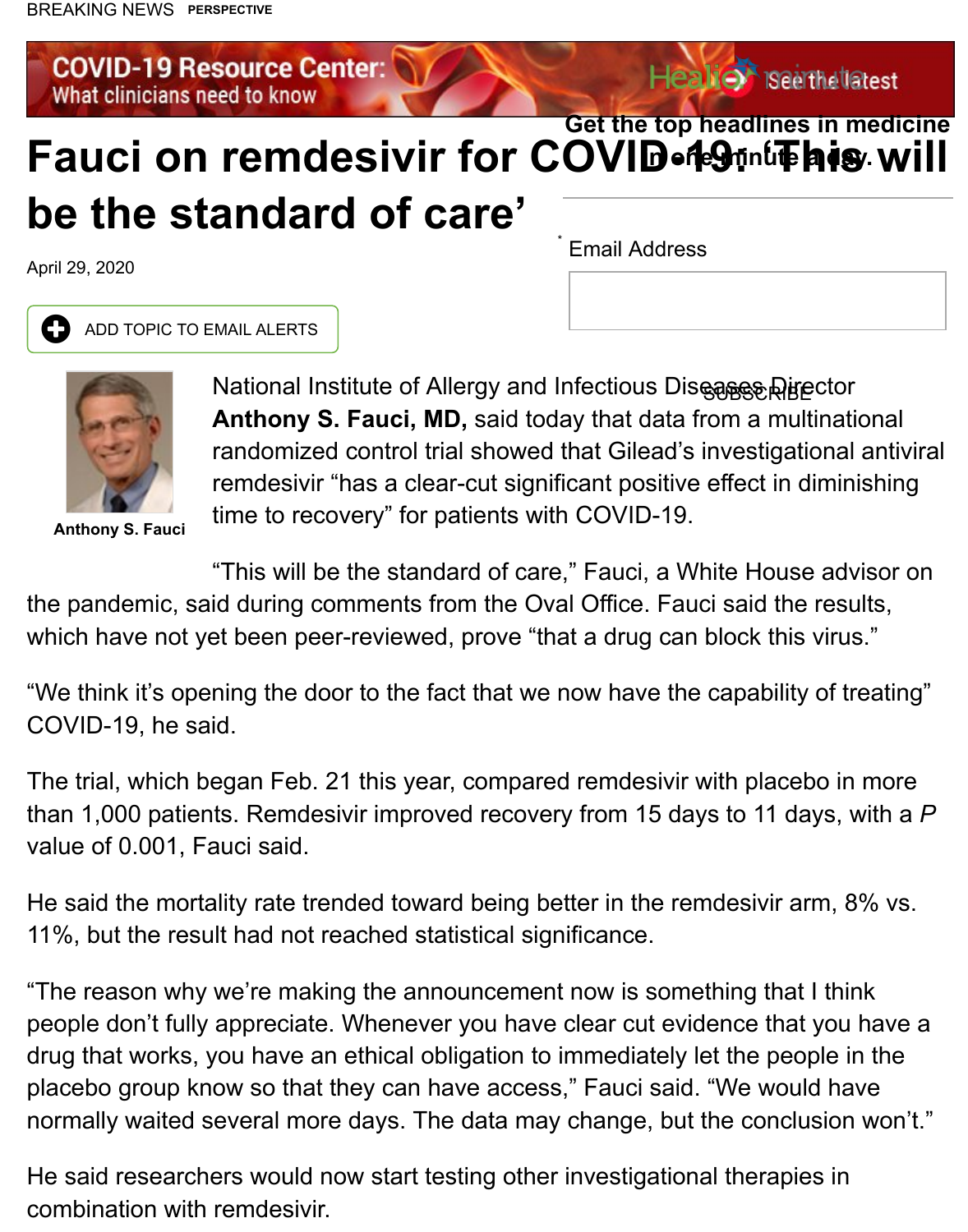That finding "requires confirmation in larger studies," the researchers wrote.

Also today, Gilead announced in a news release that patients with severe ( infection who received a 10-day treatment course of remdesivir experience improvement in clinical status as those who were treated with a 5-day cour

"The study demonstrates the potential for some patients to be treated with regimen, which could significantly expand the number of patients who coul with our current supply of remdesivir," Merdad Parsey, MD, PhD, chief me of Gilead Sciences, said in the release. "This is particularly important in the pandemic, to help hospitals and health care workers treat more patients in need of care."



In the phase 3 SIMPLE trial, researchers aimed to determine 5-day course of remdesivir could provide similar efficacy as treatment regimen.

**Peter Chin-Hong**

Eligible patients had evidence of pneumonia and reduced ox that did not require mechanical ventilation at the time of stud Clinical improvement was defined as an improvement of 2 or

points from baseline on a seven-point scale that ranged from hospital disch increasing levels of oxygen support to death. Clinical recovery was defined longer requiring oxygen support and medical care or being discharged fron hospital.

"Infectious disease doctors continue to be hopeful that an antiviral will actu patients with COVID-19 — and not an anti-malarial drug, or a rheumatolog worm drug, or any of the things that have been held up as promising initially *Infectious Disease News* Editorial Board Member Peter Chin-Hong, MD, professor medicine and director of the transplant infectious disease program at the U California, San Francisco, told Healio.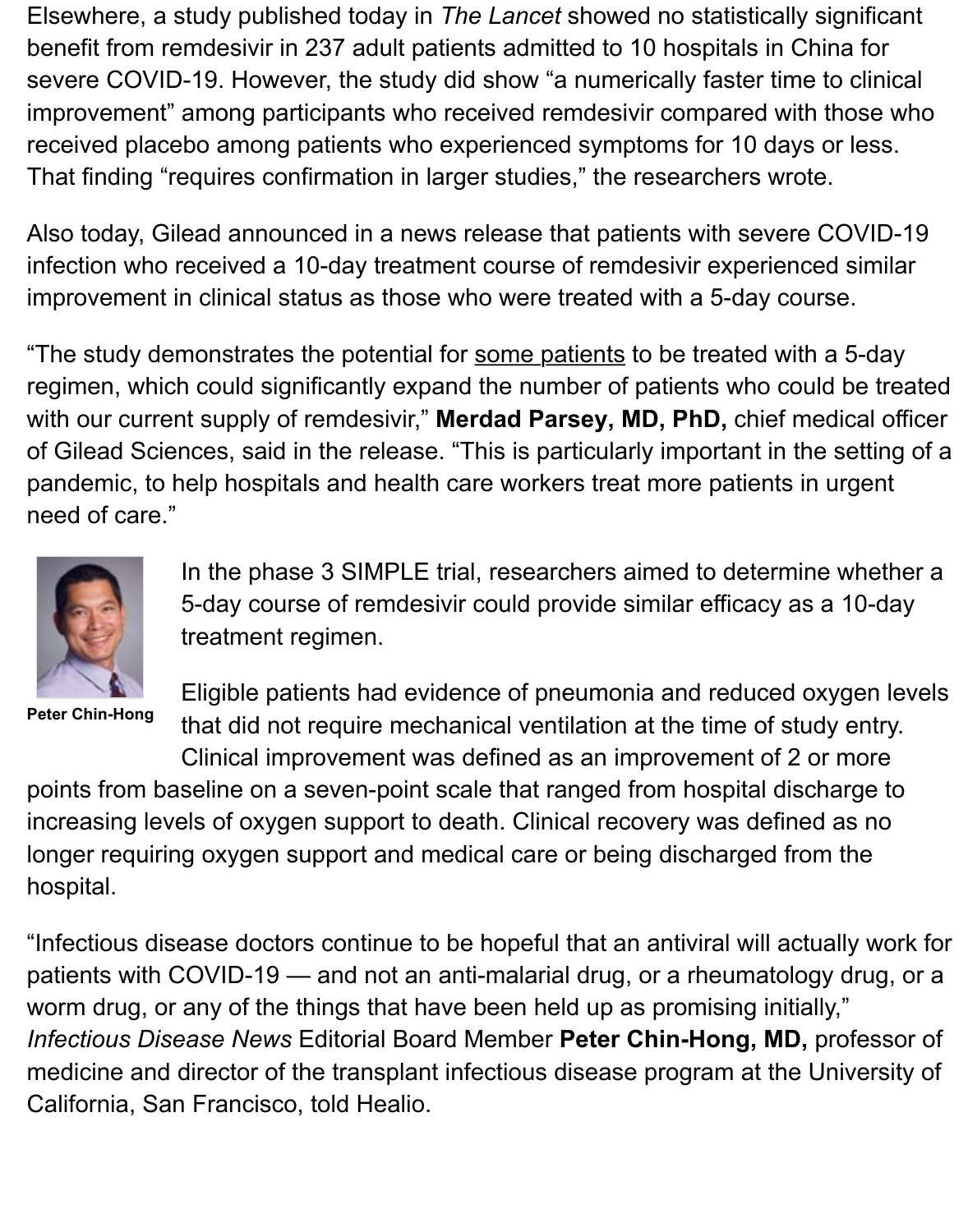Gilead said it plans to release data at the end of May regarding 5- and 10-d regimens with remdesivir for patients with moderate cases of COVID-19. G revised access to remdesivir last month due to a surge in demand from physicians hoping to repurpose the drug to treat patients with COVID-19.

**Aruna Subramanian, MD,** clinical professor of medicine and chief of immunocompromised host infectious diseases at Stanford University Scho [Medicine and o](https://www.healio.com/infectious-disease/emerging-diseases/news/online/%7B692f5047-bcf0-4072-ab33-2062b24f137c%7D/gilead-revises-access-to-remdesivir-for-covid-19-amid-surge-in-demand)ne of the lead investigators of the Gilead study, noted that t from Gilead may contribute to further optimization of remdesivir for COVID-

"While additional data are still needed, these results help to bring a clearer understanding of how treatment with remdesivir may be optimized, if prove effective," she said.

The results from Gilead may also have implications for supply issues relate remdesivir, according to Chin-Hong.

"This means that we can potentially treat double the number of patients wit stash of drugs," Chin-Hong said. "It's an interesting finding that might have relevance to people participating in the extended access program."  $-$  by Eamonn-*Dreisbach, Gerard Gallagher and Caitlyn Stulpin*

**Disclosures:** Chin-Hong and Fauci report no relevant financial disclosures an employee of Gilead Sciences.

## **Reference:**

Yang W, et al. *Lancet*. 2020;doi:10.1016/S0140-6736(20)31022-9.

**4 ADD TOPIC TO EMAIL ALERTS**